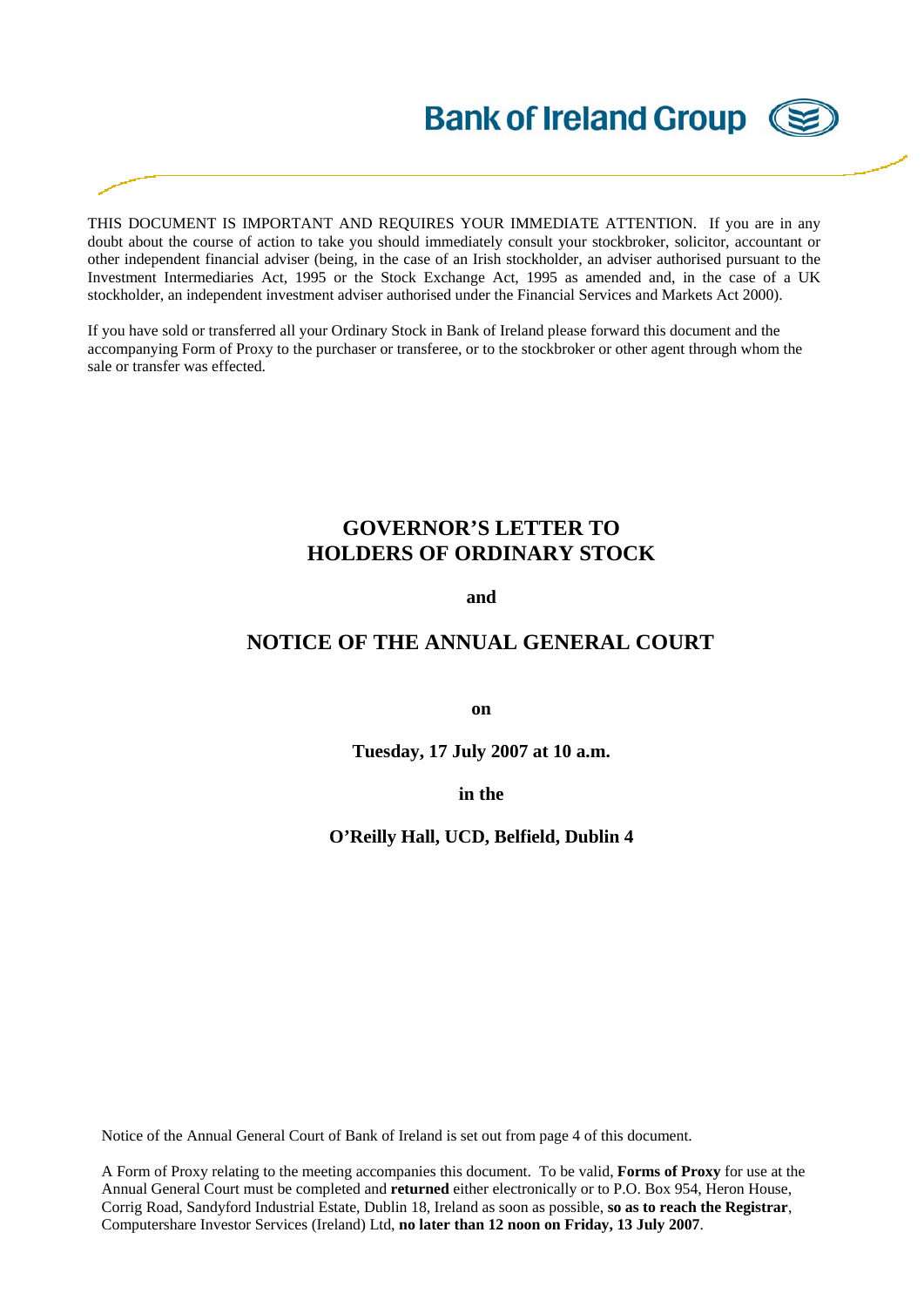## **LOCATION MAP**

The O'Reilly Hall is situated inside the main entrance to the campus of University College Dublin, Belfield. Located four miles on the south side of Dublin city centre, the campus is accessible from the Stillorgan Dual Carriageway. Car parking is available in Car Park No. 2.

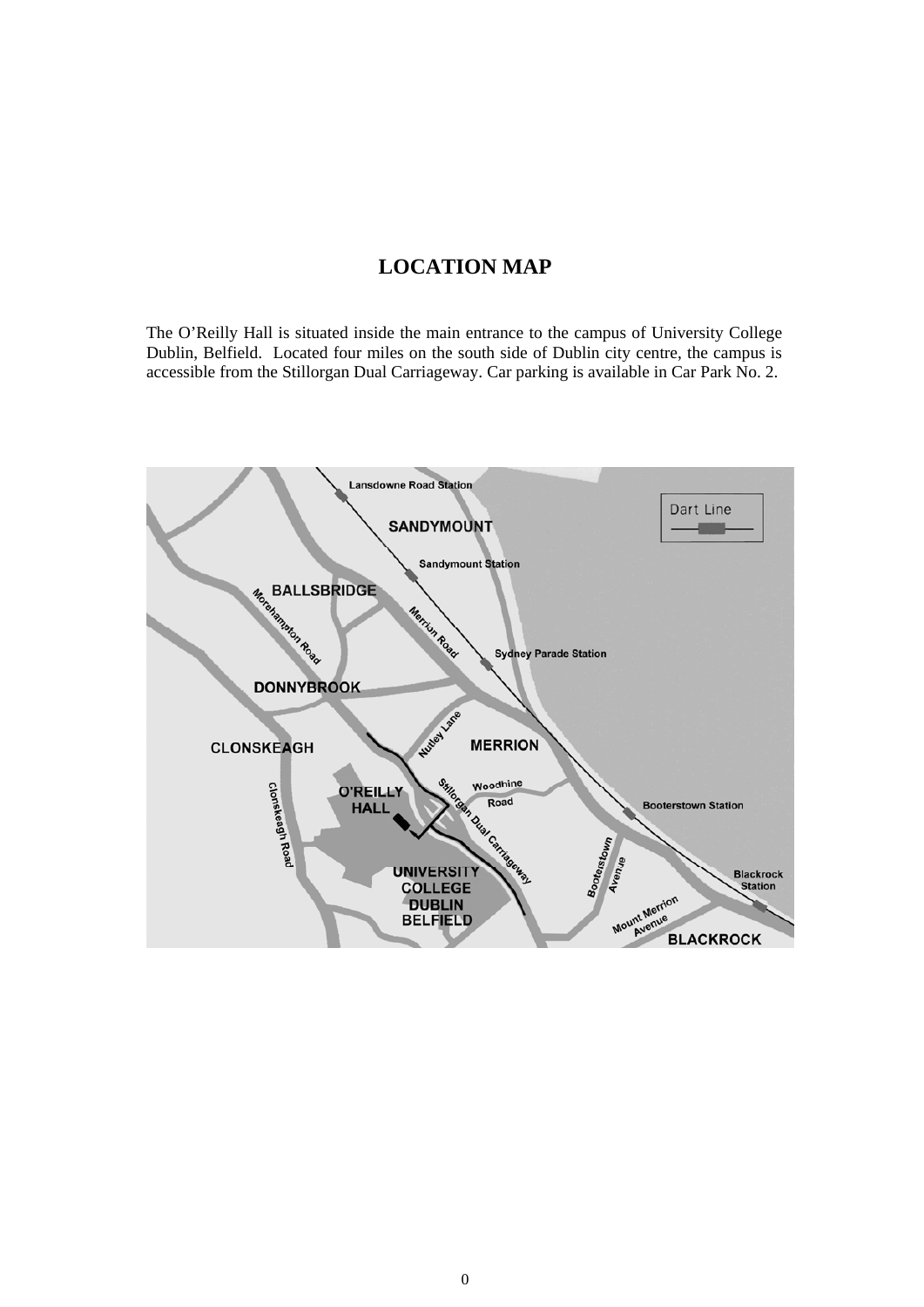## **Bank of Ireland Group**



*Governor* 

*Head Office Lower Baggot Street Dublin 2*

19 June 2007

Dear Stockholder,

Notice of the Annual General Court to be held at 10 a.m. on Tuesday, 17 July 2007 is included on pages 4 to 6 of this document.

The Court of Directors is recommending for your approval all the resolutions that will be proposed at the meeting. I will comment on a number of the Resolutions as follows:

**Item 3** relates to the election and re-election of Directors.

Richie Boucher, Des Crowley, Denis Donovan and Dennis Holt were co-opted to the Court with effect from 6 October 2006 and, being eligible, they offer themselves for election at the Annual General Court.

It is a requirement of the Bank's Bye-Laws that each Director should be subject to reelection at intervals of no more than three years. Brian Goggin, Paul Haran and Terry Neill retire at the 2007 Annual General Court and, being eligible, offer themselves for re-election.

I am pleased to confirm that, following formal performance evaluation, the Court unanimously concluded that each of the above Directors is a very effective member of the Court and demonstrates continuing commitment to the role.

A biography on each Director standing for election or re-election is contained on page 3 in the Annual Report and Accounts.

In the context of the impending retirements of Caroline Marland and Tom Moran, the Directors propose the following for election to the Court:-

Rose Hynes is a director of Bank of Ireland Mortgage Bank, Bord Gais Eireann, Shannon Airport Authority, Northern Ireland Water Ltd and a number of other companies. She is also a director of Total Produce plc, where she chairs its Compensation Committee and is a member of the Audit Committee. She was a member of Guinness Peat Aviation senior management for many years and is also a former director of Fyffes plc and Aer Lingus. Rose is a law graduate of University College Dublin and a solicitor. She is also an associate of the Irish Institute of Taxation and of the Chartered Institute of Arbitrators. (Age 49).

Jerome Kennedy is a director of Bank of Ireland Life Holdings plc, New Ireland Assurance Company plc and Total Produce plc, where he chairs the Audit Committees. He is Chairman of Caulfield McCarthy Group Retail and a member of the Irish Board of the UCD Michael Smurfit Business School. A Chartered Accountant by profession, he was Managing Partner with KPMG Ireland for three terms between 1995 and 2004. He currently acts as a strategic business adviser to a number of Irish businesses and is a member of the Audit Committee Institute. (Age 58).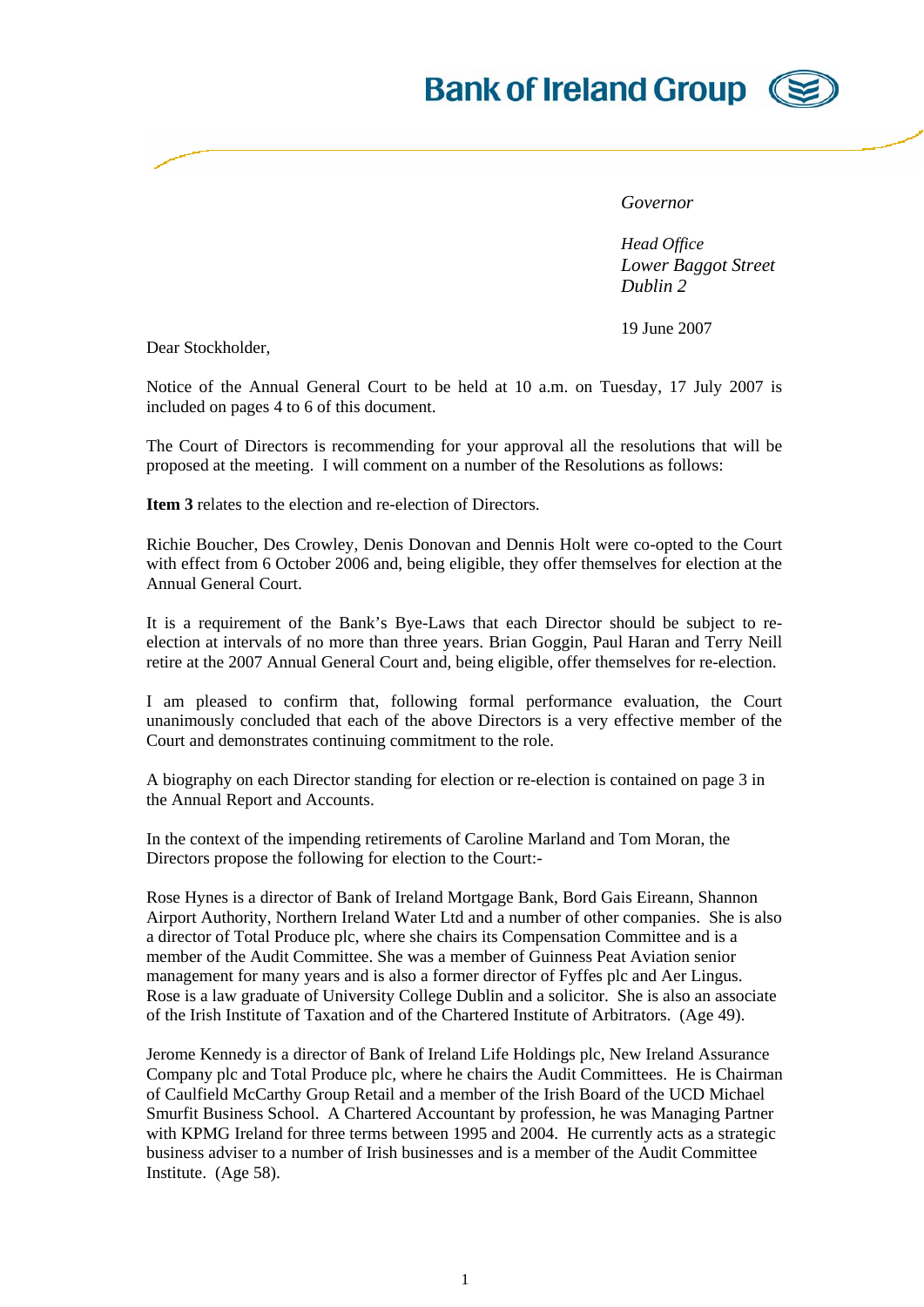Heather Ann McSharry is General Manager of Reckitt Benckiser in Ireland, a leading global household, health and personal care company, having previously been Managing Director of Boots Healthcare Limited in Ireland. A business graduate of University College Dublin (UCD), she is also a director of Enterprise Ireland, of the Irish Pharmaceutical Healthcare Association and is a member of the Governing Authority of UCD. (Age 45).

Together they bring a range of experience and talents that I am confident will contribute greatly to the effective work of the Court in the coming years.

Apart from the usual business there are 4 items of special business, as set out below, which I would like to bring to your attention.

#### **Item 5 and Item 6 - Renewal of authority to purchase and re-issue units of stock**

Under the resolution at Item 5 of the Notice, the Directors are seeking to renew the general authority granted last year for the Bank to make market purchases of its own stock. The maximum price that may be paid for each unit of stock purchased is 5% above the average closing price of the stock on the Irish Stock Exchange for the five business days immediately preceding the purchase, while the minimum price that may be paid is the nominal value of a unit of stock. **The authority to make market purchases will be exercised only if the Directors consider it to be in the best interests of the Bank and its stockholders.** If this authority were utilised in full, then the level of outstanding options to subscribe for 12,904,273 units of Ordinary Stock would represent 1.45% of the issued Ordinary Stock, compared with 1.31% at present.

The resolution at Item 6 of the Notice seeks to determine the re-issue price range at which stock purchased and held as treasury stock may subsequently be re-issued off-market. The re-issue price of treasury stock for the purposes of any employee stock scheme will be the price provided for in such scheme; otherwise, the re-issue price will be in the range 95% to 120% of the average closing price of the stock on the Irish Stock Exchange for the five business days immediately preceding the day on which the stock is re-issued.

#### **Item 7 and Item 8 - Renewal of authority to allot Ordinary Stock on a non-pre-emptive basis**

In recent years, in order to conform with Stock Exchange requirements, a resolution has been proposed at the Annual General Court to renew the general authority conferred on the Directors to allot and issue Ordinary Stock *for cash* on a non-pre-emptive basis (i.e. other than on a pro rata basis to stockholders) up to a nominal amount representing 5% of the issued Ordinary Stock. Under the resolution at Item 7 of the Notice, the Directors are seeking the renewal of this authority to allot up to the equivalent of 5% of the issued Ordinary Stock *for cash* on a non-pre-emptive basis. This approximates to a nominal amount of €31.5 million.

Under the resolution at Item 8 of the Notice, the Directors are seeking a general authority, similar to that granted last year, to allot and issue Ordinary Stock *otherwise than for cash* for the purpose of, or in connection with, the acquisition of any company, undertaking, business or assets. This authority shall be for a nominal amount not exceeding, at the date of the passing of the resolution, the lesser of 15% of the issued Ordinary Stock or the authorised but unissued Ordinary Stock in the capital of the Bank.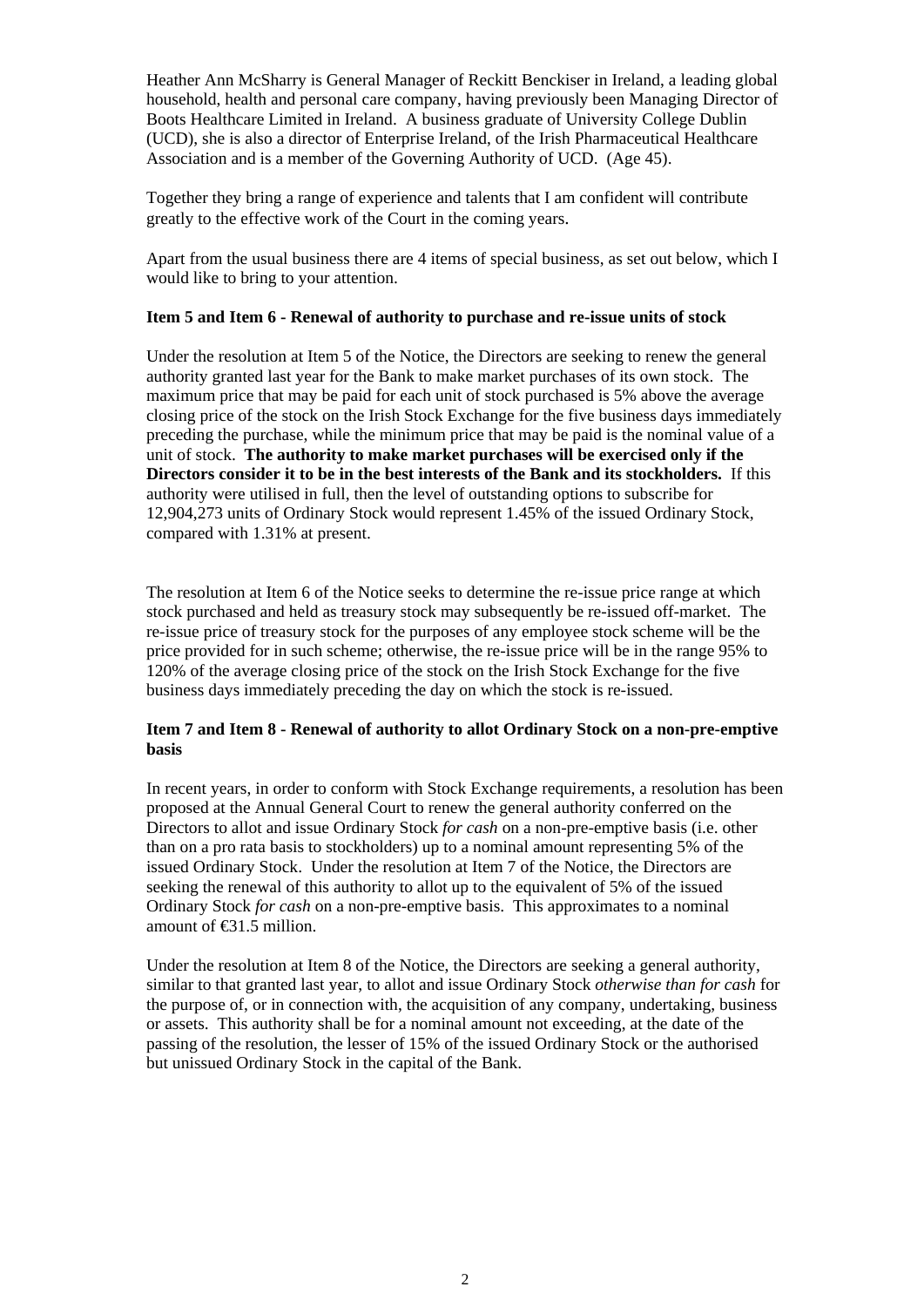As a result of the passing of these resolutions stockholders will have granted two distinct and separate authorisations empowering the Directors to allot and issue Ordinary Stock on a nonpre-emptive basis.

The authorities being sought will remain in force until 16 October 2008 or the date of the Annual General Court in 2008, whichever is the earlier. **There are currently no plans to issue any Ordinary Stock on foot of either of these authorisations.**

#### **Recommendation**

The Directors believe that all the resolutions proposed to the Annual General Court are in the best interests of the Bank and its stockholders as a whole and accordingly recommend that you vote in favour of them, as they intend to do in respect of their own beneficial holdings amounting to 949,609 units of Ordinary Stock.

#### **Action to be taken**

You will find a Form of Proxy accompanying this document for use in connection with the Annual General Court. The Form of Proxy should be completed and returned as soon as possible to the Registrar, Computershare Investor Services (Ireland) Ltd, either electronically (**[www.computershare.com/ie/voting/bankofireland](http://www.computershare.com/ie/voting/bankofireland)**) or to P.O. Box 954, Heron House, Corrig Road, Sandyford Industrial Estate, Dublin 18, Ireland and in any event, in order to be valid, so as to arrive not later than 12 noon on Friday, 13 July 2007. The lodging of a Form of Proxy will not preclude a stockholder from attending and voting in person at the Annual General Court.

If you would like to submit a question in advance of the Annual General Court, please send it by email to **agcquestions@boimail.com** or send it in writing with your Form of Proxy to the Registrar. I will respond to questions raised when the item of business to which they relate is under consideration by the meeting. Any other questions submitted, that are not relevant to the meeting, will be responded to subsequently by an appropriate executive.

Finally, in the interests of protecting the environment and promoting efficiency in our company, I would ask you to consider

- electing, through our registrar (www.computershare.com/register/ie), to receive your stockholder documentation on-line as soon as it is published on our website. As well as being speedier and less bulky, you can access some or all of the information at your convenience;
- amalgamating separate holdings of stock into a single account, if you currently have more than one stock account, so as to eliminate duplication of material and postage.

#### **If you wish to attend the Annual General Court, please detach your Attendance Card from your Form of Proxy and bring it with you to the meeting.**

Yours sincerely,

Led Burn

**Richard Burrows**  Governor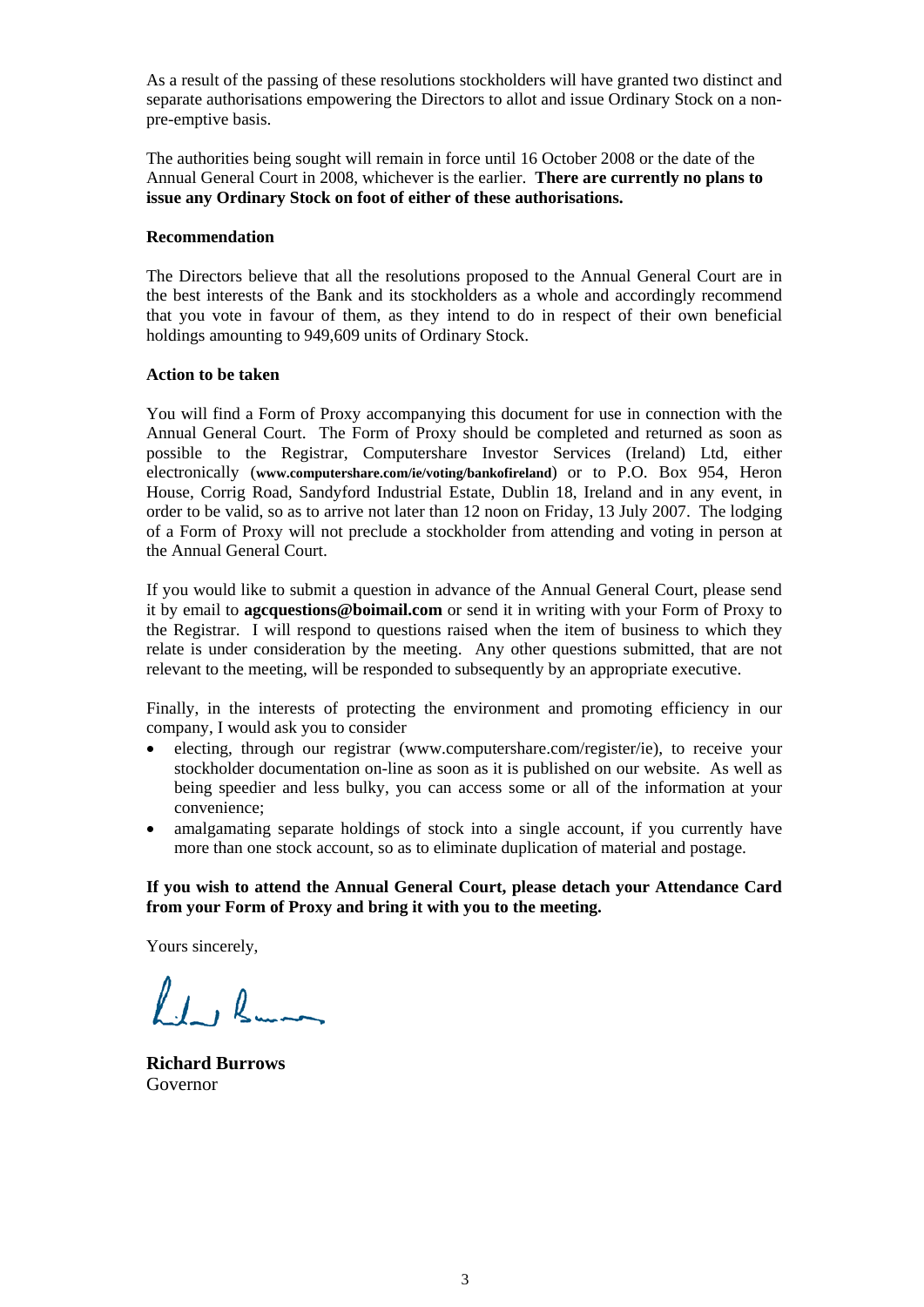#### **NOTICE OF THE ANNUAL GENERAL COURT**

**NOTICE IS HEREBY GIVEN that the Annual General Court of The Governor and Company of the Bank of Ireland (the "Bank") will be held on Tuesday 17 July 2007, at 10a.m. in the O'Reilly Hall, University College Dublin, Belfield, Dublin 4, Ireland, for the following purposes:-** 

- 1 To receive the report of the Directors and the accounts for the year ended 31 March 2007.
- 2 To declare a dividend.
- 3 To elect the following Directors by separate resolutions:-
	- (a) Mr Richie Boucher
	- (b) Mr Des Crowley
	- (c) Mr Denis Donovan
	- (d) Mr Dennis Holt \*

To re-elect the following Directors by separate resolutions:-

- (e) Mr Brian Goggin
- (f) Mr Paul Haran
- (g) Mr Terry Neill \*
	- \* denotes member of the Group Remuneration Committee

To elect the following as Directors by separate resolutions:-

- (h) Ms Rose Hynes
- (i) Mr Jerome Kennedy
- (j) Ms Heather Ann McSharry
- 4 To authorise the Directors to determine the remuneration of the auditors.
- 5 To consider and if thought fit pass the following resolution as a special resolution:-

#### "THAT

- (a) the Bank and/or any subsidiary (as such expression is defined by Section 155 of the Companies Act, 1963) of the Bank be generally authorised to make market purchases (as defined by Section 212 of the Companies Act, 1990 (the "1990 Act")) of units of Ordinary Stock of the Bank having a nominal value of €0.64 each on such terms and conditions and in such manner as the Directors or, as the case may be, the directors of such subsidiary, may from time to time determine but subject, however, to the provisions of the 1990 Act and to the following restrictions and provisions:
	- (i) The maximum number of units of Ordinary Stock authorised to be acquired pursuant to the terms of this resolution shall, subject to the proviso hereinafter set out, not exceed 98 million units;
	- (ii) The minimum and maximum prices which may be paid for any such units of Ordinary Stock shall be determined in accordance with Bye-Law 40 of the Bye-Laws of the Bank;
- (b) the Bank and/or any subsidiary (as such expression is defined by Section 155 of the Companies Act, 1963) of the Bank be generally authorised to make market purchases (as defined by Section 212 of the 1990 Act) of units of Non-Cumulative Preference Stock of Stg£1 each of the Bank (the "Sterling Preference Stock") and units of Non-Cumulative Preference Stock of €1.27 each of the Bank (the "euro Preference Stock") on such terms and conditions and in such manner as the Directors or, as the case may be, the directors of such subsidiary, may from time to time determine but subject, however, to the provisions of the 1990 Act and to the following restrictions and provisions:
	- (i) The maximum number of units of Sterling Preference Stock authorised to be acquired pursuant to the terms of this resolution shall, subject to the proviso hereinafter set out, not exceed 1,876,090 units;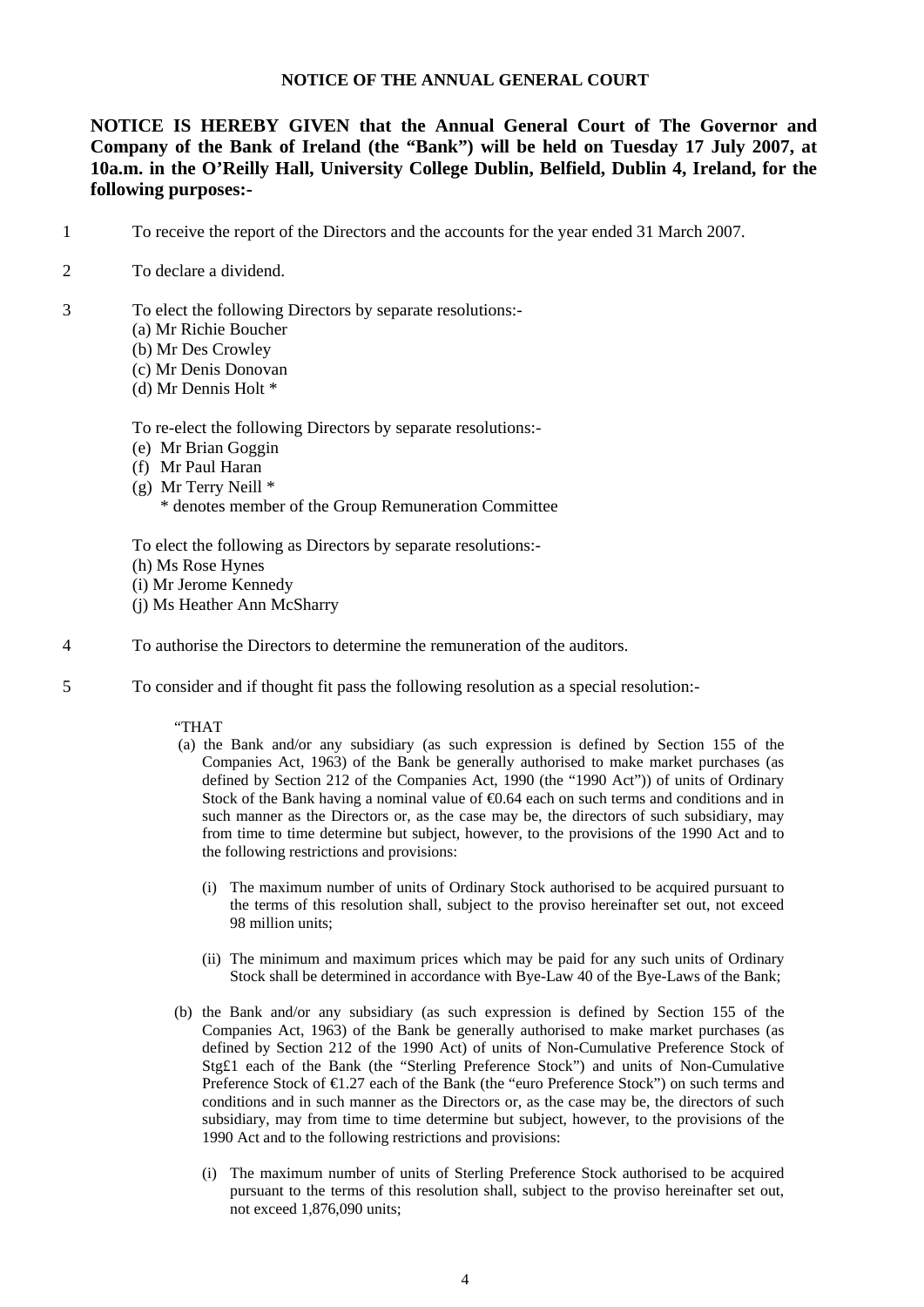- (ii) The minimum and maximum prices which may be paid for any such units of Sterling Preference Stock shall be determined in accordance with Bye-Law 40 of the Bye-Laws of the Bank;
- (iii) The maximum number of units of euro Preference Stock authorised to be acquired pursuant to the terms of this resolution shall, subject to the proviso hereinafter set out, not exceed 3,026,598 units;
- (iv) The minimum and maximum prices which may be paid for any such units of euro Preference Stock shall be determined in accordance with Bye-Law 40 of the Bye-Laws of the Bank;

PROVIDED THAT the nominal value of the units of Ordinary Stock, Sterling Preference Stock and euro Preference Stock acquired pursuant to the terms of this resolution shall not exceed ten per cent. of the nominal value of the issued capital stock of the Bank at any time.

 This resolution shall take effect and the authorities hereby conferred shall be effective immediately and shall expire at the close of business on the earlier of the date of the next Annual General Court of the Bank after the passing of this resolution or 16 January 2009 unless previously varied, revoked or renewed in accordance with the provisions of Section 215 of the 1990 Act. The Bank or any such subsidiary may before such expiry enter into a contract for the purchase of units of Ordinary Stock, units of Sterling Preference Stock or units of euro Preference Stock which would or might be wholly or partly executed after such expiry and may complete any such contract as if the authorities conferred hereby had not expired.".

6 To consider and if thought fit pass the following resolution as a special resolution:-

"THAT, for the purposes of Section 209 of the Companies Act, 1990 (the "1990 Act"), the reissue price range at which any units of treasury stock for the time being held by the Bank in accordance with Section 209 of the 1990 Act may be re-issued off-market shall be determined in accordance with Bye-Law 41 of the Bye-Laws of the Bank.

This resolution shall take effect and the authority hereby conferred shall be effective immediately and shall expire at the close of business on the earlier of the date of the next Annual General Court of the Bank after the passing of this resolution or 16 January 2009 unless previously varied or renewed in accordance with the provisions of Section 209 of the 1990 Act.".

7 To consider and if thought fit pass the following resolution as a special resolution:-

"THAT the Directors be and are hereby generally empowered to issue, allot, grant options over or otherwise dispose of Ordinary Stock of the Bank for cash on a non-pre-emptive basis (including the issue of securities convertible into Ordinary Stock) or to agree to do any of the foregoing acts;

PROVIDED THAT the power conferred by this resolution shall:

- (i) be limited to the issue, allotment, grant of options over or other disposal of Ordinary Stock of a nominal amount of €31.5 million, and
- (ii) expire on 16 October 2008 or on the date of the Annual General Court of the Bank in 2008, whichever is the earlier; and

PROVIDED FURTHER THAT any Ordinary Stock which may be issued pursuant to any employee stock issue or stock option scheme approved by a General Court shall be disregarded for the purpose of both the maximum limit and the expiry date set out above.".